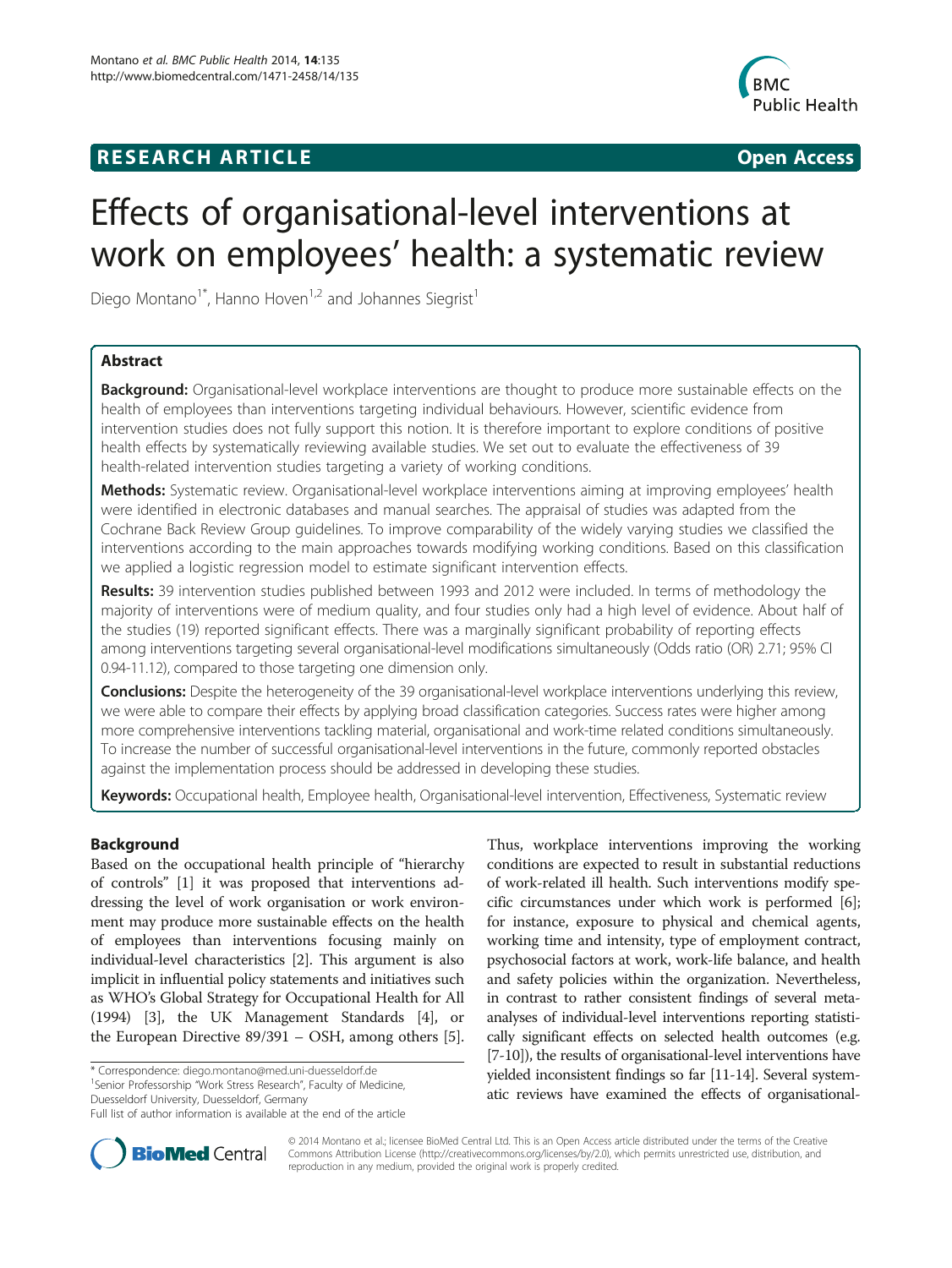<span id="page-1-0"></span>level interventions on specific health-related outcomes such as work-life balance [\[15\]](#page-7-0), mental health [[16](#page-7-0)], general health and well-being [[17](#page-7-0)], job stress [\[2\]](#page-6-0), injury prevention [\[18](#page-7-0)], and psychosocial and health effects [[19](#page-7-0)]. In these reviews, a lack of consistency of intervention effects was demonstrated and was discussed in methodological and practical terms. For instance, difficulties of engaging employers, but also employees in intervention activities, interference of the intervention with organisational changes and personnel turnover [\[20](#page-7-0)], or inability to adjust for a variety of confounding factors were mentioned [\[21,22](#page-7-0)]. Moreover, as employees and (line) managers play an active role in determining how and why interventions work [[23](#page-7-0)] there are potential process-related influences which can hardly be controlled [\[24\]](#page-7-0). Understanding how employees appraise the intervention itself, how they are involved in the planning, implementation, and process of interventions, and how line managers' behaviours may drive or hinder the intervention process are important factors to be taken into account when designing successful worksite intervention studies [[23,25,26\]](#page-7-0).

In methodological terms, the paucity and difficulty of implementing organisational-level interventions with highest degree of evidence, i.e. randomized controlled trials (RCT), is one such limiting factor. Even though some authors claim that RCTs are impractical and inadequate in organisational interventions - arguing that they do not take into account psychological and social processes having a causal relationship with the intervention outcomes [[24\]](#page-7-0) -, it should be mentioned that interventions as such can be regarded as the distal causes of organisational change and, thus, should be subject to systematic inquiry in terms of RCTs. Another methodological concern of available intervention studies relates to the high degree of heterogeneity of intervention designs, study protocols, intervention measures and study populations. This heterogeneity prevents rapid progress of cumulative knowledge, and it creates obstacles against systematically reviewing available results.

In this contribution we set out to tackle this latter difficulty by evaluating all organisational-level intervention studies identified by our search strategy on the basis of a systematic classification. This classification aims to synthesise the major modifications of the working conditions implemented by the interventions. We distinguish work organisation-directed changes from work time-directed changes and from changes of the material substrate of work (see Methods). By improving the comparability of the reported study findings we aim at identifying the conditions that may explain the effectiveness of interventions at organisational level. To this end, we apply a logistic regression model to estimate significant intervention effects.

# Methods

# Search strategy for the identification of relevant intervention studies

Studies were identified by screening the following databases: ASSIA: Applied Social Sciences Index and Abstracts (SciVerse), Business Source Premier (EBSCO), Cochrane Central Register of Controlled Trials (CEN-TRAL), Econlit (EBSCO), PubMed (PMC), Scopus (SciVerse), Social Science Citation Index (Web of Knowledge), Sociological Abstracts (ProQuest), and WISO: Wirtschaftswissenschaften. The search was restricted to original papers in peer-reviewed international journals in English, German, French, and Dutch language, published between January 1980 and December 2012. Therefore, neither conference papers or anthologies nor government-commissioned reports were considered. Search terms included various health outcomes, work environment factors, and different intervention methods. The search queries are reported in Additional file [1](#page-6-0). The systematic search in databases was amended by search in other systematic reviews, meta-analyses, consulting of experts, and search in relevant websites. Only peer-reviewed studies were assessed. As a quality checklist for reporting the PRISMA statement [[27](#page-7-0)], the Cochrane collaborations tool for risk of bias [\[28](#page-7-0)], and the Cochrane Collaboration Back Review Group's 2003 criteria for deciding quality of evidence [\[29\]](#page-7-0) were adopted.

Two authors (DM, HH) judged all records on the basis of titles and abstracts. In ambiguous cases papers were discussed and full texts were consulted. In a second step, all selected papers were independently reviewed by the two authors based on full texts, and again, ambiguous cases were discussed. Full analysis of the articles and selection of the studies included in the systematic review were made by the first author.

#### Assessment of the risk of bias and level of evidence

As stated in the Introduction, the selection of studies in this systematic review was based on two main criteria: (1) organisational-level interventions at the primary prevention level, and (2) studies aiming to improve health-related outcomes. We did not select specific health outcomes, but included all health measures reported in the studies in order to evaluate a relatively large body of evidence. The assessment of risk of bias and level of evidence was based on the method guidelines for systematic reviews proposed by the Cochrane Collaboration [[17,29](#page-7-0)]. However, we restricted the quality criteria to factors related to the effectiveness of the intervention (some authors labelled these criteria "internal and statistical validity of a study design" [[30](#page-7-0)]). As can be seen from Table [1](#page-2-0), each criterion was given equal weight (1 vs. 0), except the criterion 'sample size' where we computed quartiles of sample size and assigned weights ranging from 0 (lowest sample sizes) to 3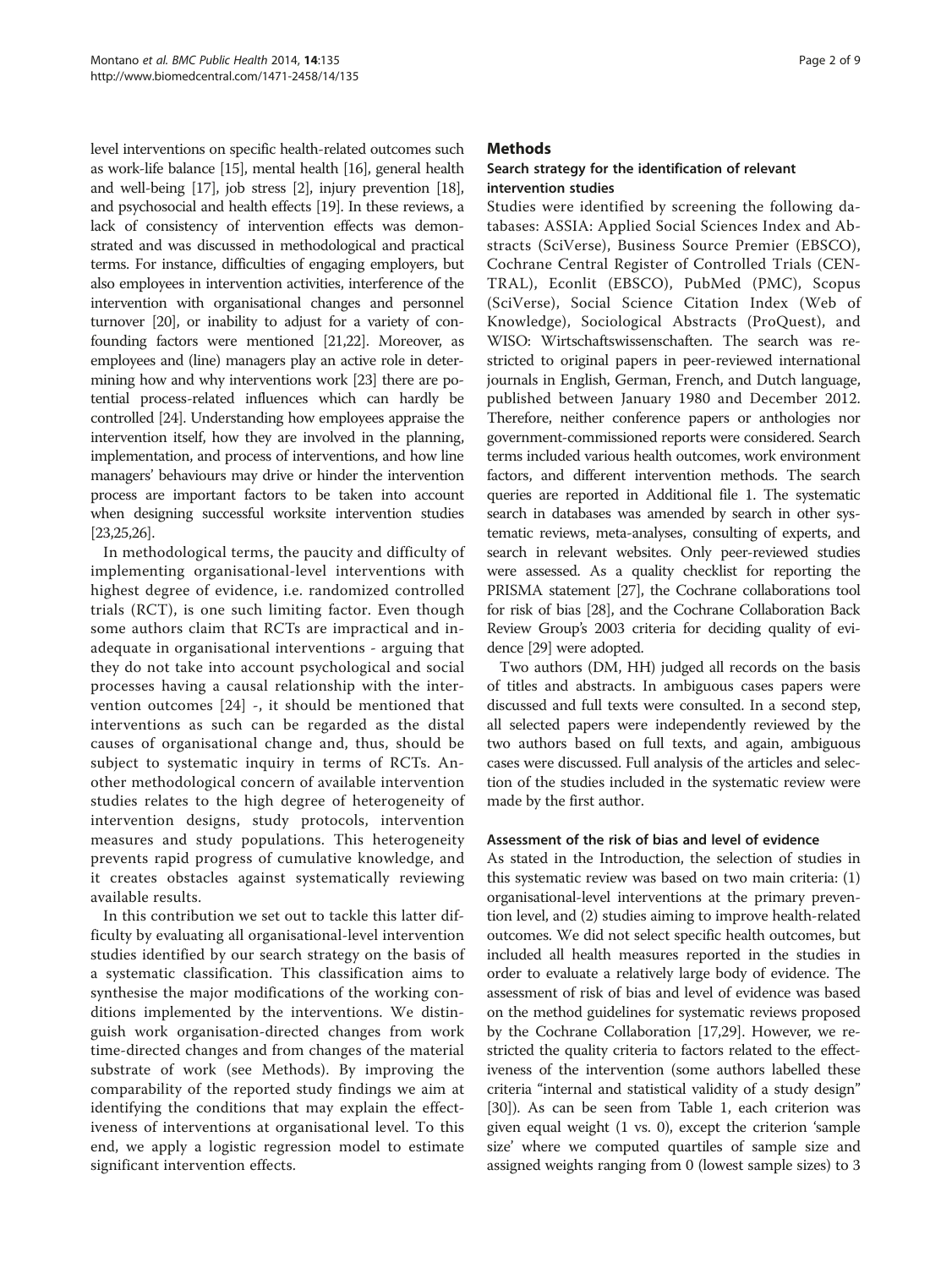<span id="page-2-0"></span>

| Criteria                                                                                                              | Rationale                                                                                                  | Weights    |
|-----------------------------------------------------------------------------------------------------------------------|------------------------------------------------------------------------------------------------------------|------------|
| Is there a control group?                                                                                             | Reduction of bias of the estimates of intervention effects                                                 | $0$ or $1$ |
| Is the baseline response greater than 70%                                                                             | Reduction of sampling bias                                                                                 | 0 or 1     |
| Is the follow-up response greater than 50%                                                                            | Reduction of attrition and turnover bias                                                                   | 0 or 1     |
| Have the authors adjusted for non-response and drop-out?                                                              | Reduction of bias of the estimates of intervention effects by<br>adjusting for attrition and turnover bias | $0$ or $1$ |
| Is there adequate adjustment for the majority of known confounders?                                                   | Reduction of bias of the estimates of intervention effects by<br>adjusting for relevant confounders        | $0$ or $1$ |
| Where appropriate statistical tests used?                                                                             | Reduction of bias of the estimates of intervention effects by<br>using appropriate statistical methods     | 0 or 1     |
| Sample size at baseline. 0 if n is in 1st quantile, 2 if n is in the<br>2nd quantile, 3 if n is in the 3rd quantile   | Validity of statistical inference                                                                          | $0$ to $3$ |
| Sample size at follow-up. 0 if n is in 1st quantile, 2 if n is in the<br>2nd quantile, 3 if n is in the 3rd quantile. | Validity of statistical inference                                                                          | $0$ to $3$ |

(highest sample sizes). The reason of emphasizing sample size within the evaluation of study quality is the lack of information on statistical power within the reviewed studies. We therefore used sample size at baseline and at follow-up as proxies of potential statistical power estimates of meeting significant intervention effects. The total quality of each study was defined as the sum of scores obtained in each quality criterion, varying from 0 (lowest) to 12 (highest).

As an additional relevant criterion of evaluation, the level of evidence was assessed by taking into account the study design (Table 2). By level of evidence we mean the extent to which a study is capable of detecting and estimating a real intervention effect with minimum bias. In order to simplify the presentation of results, three levels of evidence only were defined. The highest level of evidence in the context of our systematic review was assumed for randomized controlled trials (RCT) whose quality score – as defined before – had to meet a level above the median of the quality scores of all studies. Given the fact that randomisation minimises the risk of bias in comparison with all other designs [\[31\]](#page-7-0), this type of study design is likely to produce the relatively strongest degree of evidence of an intervention effect [[32](#page-7-0)]. However, given the difficulties of RCTs discussed above, quasi-experimental designs are generally applied more often in this field of research. If they contain well-defined control groups [[33](#page-7-0)], quasiexperimental studies meeting the defined quality standard are judged as meeting a medium level of evidence. They

share this level with those RCT studies that failed to reach the defined quality standard. All remaining studies were classified as belonging to a low category of evidence, being vulnerable to confounding bias [[30,34](#page-7-0)].

# Classification of the major modifications of the working conditions implemented by the interventions

Given the complexity and variety of implementations in the interventions we proposed three broad categories, referring to a classification of conditions of work used in the European Working Conditions Survey [\[35,36](#page-7-0)].

- 1. Material conditions. All sorts of physical and chemical agents implied in the execution of work tasks are included (e.g. vibrations, noise, chemical substances, ergonomics).
- 2. Work time-related conditions. These conditions relate to the amount of working time and intensity of work, the latter being measured as number of activities per time unit (e.g. work speed, shifts, deadlines, pace of work, breaks).
- 3. Work organisation conditions. These include a variety of psychological and social factors (job demands, job control, efforts and rewards, responsibility, etc.), and processes and procedures required to accomplish work tasks (e.g. methods of work, order of tasks, team organization, structure of hierarchy, security guidelines training).

Table 2 Scheme of level of evidence for each single study

| <b>Definition</b>                                                                                                                                                                                                    |  |  |
|----------------------------------------------------------------------------------------------------------------------------------------------------------------------------------------------------------------------|--|--|
| The study has a randomized controlled design whose quality is greater than the median study quality.                                                                                                                 |  |  |
| The study is either a randomized controlled design whose quality is less than the median study quality,<br>or the study is a quasi-experimental control study whose quality is greater than the median study quality |  |  |
| The study is either a quasi-experimental control trial whose quality is less than the median study quality,<br>or the study is a quasi-experimental one-group prospective or a cross-sectional one.                  |  |  |
|                                                                                                                                                                                                                      |  |  |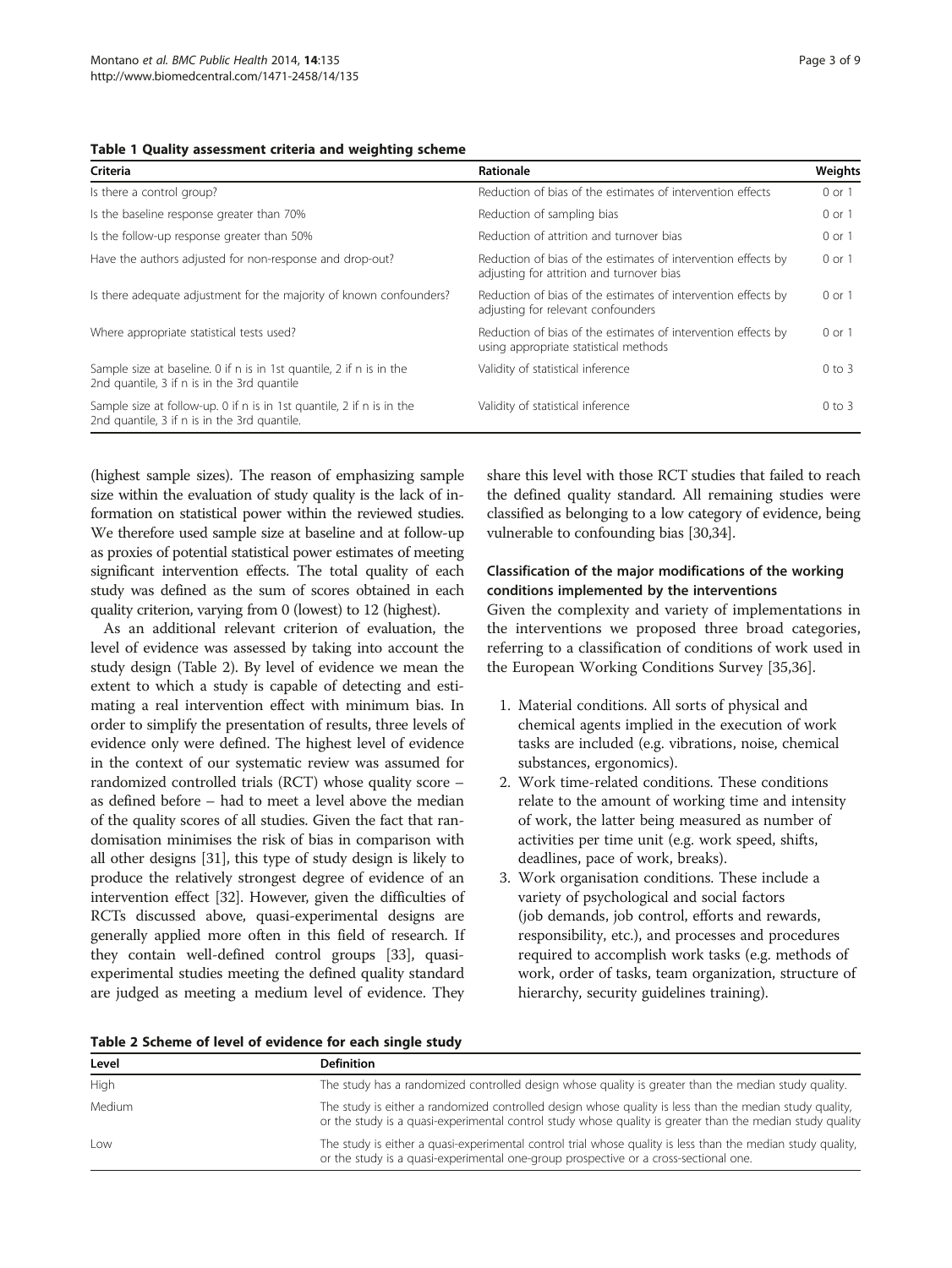This classification is not exclusive as studies may address more than one intervention target simultaneously. In fact, it is our aim to explore to what extent a more comprehensive intervention is better suited to produce significant health effects, compared to interventions that are restricted to one single target (see below). We exemplify our classification procedure by illustrating one case in more detail [[37](#page-7-0)]. The purpose of the intervention of Morken and colleagues was to enable operators and the organisation to prevent and cope with musculoskeletal problems at the workplace. The intervention consisted of ten didactic sessions during which operators found solutions on how to obtain an optimal work environment both organisationally and technically. Some of the changes implemented during the intervention period were redesigning the workplace, reducing repetitive-motion stress points and modifying the work process to promote job variations. According to our classification scheme, these changes can be classified as changes of the material and organisational conditions of work since they include both ergonomic and work process changes. It should be noted that by roughly merging our classification of intervention targets with the classification of the European Working Conditions Survey, we intend to advance the comparison of results of intervention studies with results of surveys, thus strengthening cross-fertilization and policy impact of the two research strands (see e.g. [\[38](#page-7-0)]).

# Estimation of the probability of reporting significant intervention effects

In order to evaluate to what extent modification of the working conditions may be associated with the reporting of statistically significant effects we estimated a logistic regression model. To this end, we define the reporting of significant intervention effects (which we consider a proxy of intervention effectiveness) as dependent variable. Clearly, the heterogeneity of study designs and of outcome variables does not allow a meta-analysis. We therefore restrict our quantitative analysis to the test of a research hypothesis. Our hypothesis claims that the probability of reporting statistically significant effects increases with an increased degree of comprehensiveness of intervention targets. To test this hypothesis a logistic regression model was used to estimate the probability of reporting positive intervention effects as a function of the number of working conditions changed by the intervention.

There are at least two major confounders which have to be addressed when testing the hypothesis. First, it may be that studies addressing several intervention targets simultaneously score higher in terms of study quality, including study design. Therefore, we control for this effect by appropriate adjustment in the regression model. Second, since the socioeconomic characteristics of the samples define a particular work environment and social setting that usually influences the intervention effectiveness [[39,40\]](#page-7-0), we control for this effect by classifying the study samples according to an internationally established classification of occupational positions, the Erikson-Goldthorp-Portocarrero scheme (EGP) [[41\]](#page-7-0). Due to the lack of specific information regarding the occupations of the employees in some of the studies, two major groups of occupations only could be broadly identified:

- 1. EGP classes I to III. Higher and lower service occupations, routine clerical and sales occupations (e.g. managers, professionals, routine clerical and sales workers).
- 2. EGP classes VI to VII. Skilled manual and semi- or unskilled manual occupations (e.g. craft workers, skilled service, skilled machine operations, and elementary labourers).

As logistic regression models overestimate the odds ratios in small sample sizes [\[42\]](#page-7-0), odds ratios were estimated by penalized maximum likelihood and hypothesis testing by likelihood-ratio tests [[43,44\]](#page-7-0). All analyses were conducted with the programming language R.

# Results

The search in the databases and the manual search resulted in 18 145 initial records after checking for duplicates. Based on titles and abstracts 699 studies were submitted to further appraisal. Applying the selection criteria mentioned in the [Methods](#page-1-0) Section 77 studies were selected for detailed analysis. Of these, 39 intervention studies meeting fully the criteria were included in the systematic review. A detailed description of main characteristics of the studies and their implementation is reproduced in Additional file [2:](#page-6-0) Tables S1 and S2.

A brief overview of the main characteristics of the studies is reproduced in Table [3](#page-4-0). The majority of studies followed a participatory approach, and many investigations applied a quasi-experimental prospective design with a control group. The median of follow-up time was one year. About half of the studies reported statistically significant intervention effects on health-related outcomes. Four studies were considered as having a high level of evidence. In a majority of studies employees belonged to occupational classes I to III. Only six studies included all occupational classes. Studies were conducted mostly in urban areas and targeted usually health care workers (at least 14 studies), manufacture workers (at least four studies) and civil servants (at least three studies). Sample sizes at baseline varied considerably in the range of 41 to 3506 participants, even though 28 out of 39 studies had sample sizes less than 500 employees.

An analysis of the frequencies of specific outcomes showed that interventions focused mostly on burnout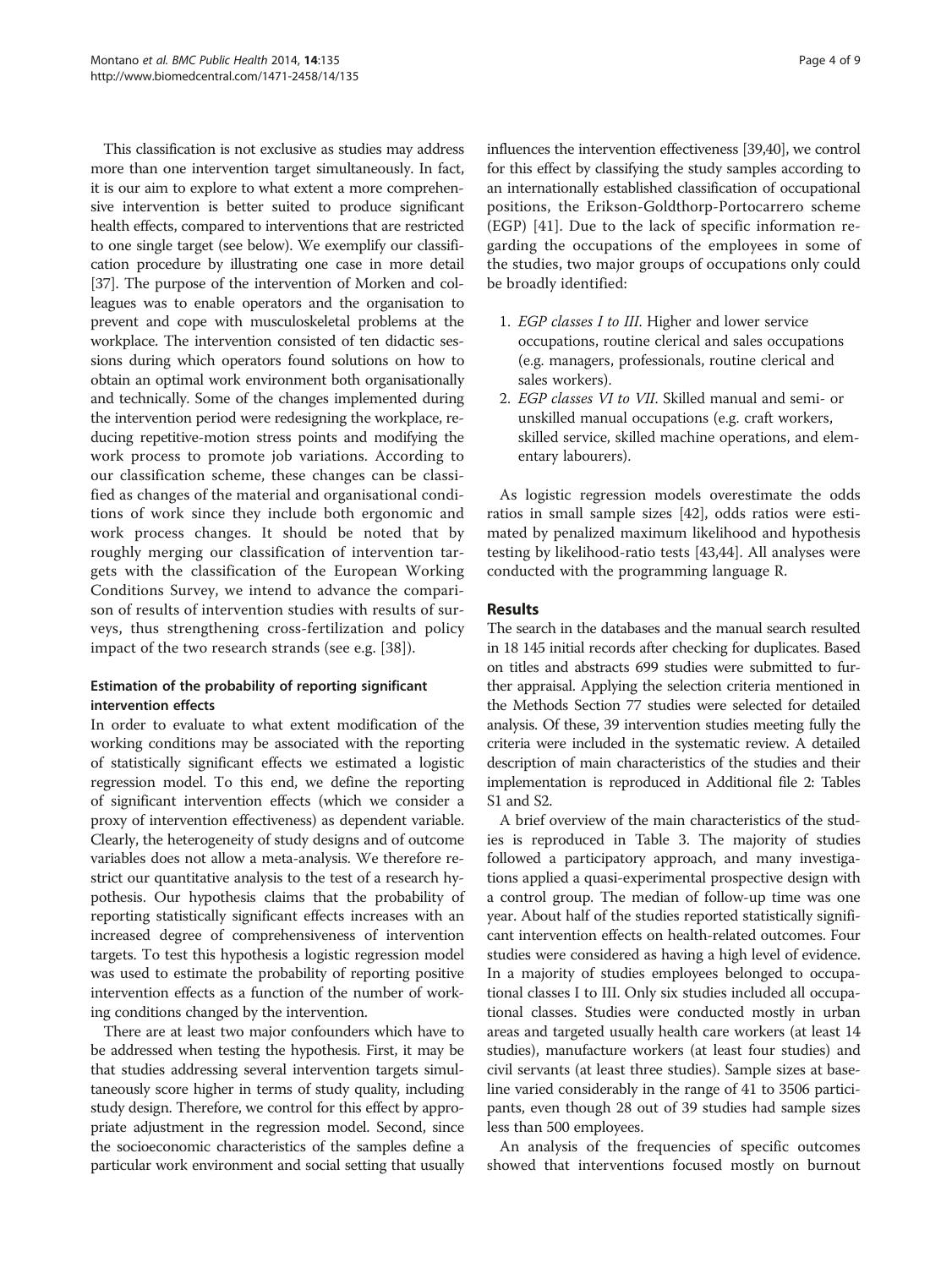<span id="page-4-0"></span>

| Variable                                                                                          | Number of studies/<br>median and range |  |
|---------------------------------------------------------------------------------------------------|----------------------------------------|--|
| <b>EGP</b> occupational class                                                                     |                                        |  |
| $1 - 111$                                                                                         | 18                                     |  |
| I-III, VI-VII                                                                                     | 6                                      |  |
| VI-VII                                                                                            | 15                                     |  |
| Study design                                                                                      |                                        |  |
| Quasi-experimental, cross-sectional                                                               | 1                                      |  |
| Quasi-experimental one-group prospective                                                          | 9                                      |  |
| Quasi-experimental prospective with<br>control group                                              | 21                                     |  |
| Quasi-experimental prospective<br>and retrospective                                               | 2                                      |  |
| Randomized controlled                                                                             | 6                                      |  |
| Evidence grade                                                                                    |                                        |  |
| High                                                                                              | 4                                      |  |
| Medium                                                                                            | 25                                     |  |
| l ow                                                                                              | 10                                     |  |
| Significant intervention effects                                                                  |                                        |  |
| Nο                                                                                                | 21                                     |  |
| Yes                                                                                               | 18                                     |  |
| Intervention type                                                                                 |                                        |  |
| Organisational intervention (OI)                                                                  | 9                                      |  |
| Participatory (including Participatory<br>Ergonomics PE and Participatory<br>Research Action PAR) | 7                                      |  |
| Shift schedules                                                                                   | 18                                     |  |
| Other                                                                                             | 5                                      |  |
| Year of publication                                                                               | 2005 [1993, 2012]                      |  |
| Sample size at baseline                                                                           | 300 [41, 3506]                         |  |
| Sample size at follow-up                                                                          | 187 [36, 2617]                         |  |
| Sample size of control group                                                                      | 122 [31, 347]                          |  |
| Follow-up time (years)                                                                            | $1$ [0.25, 13]                         |  |
| Study quality                                                                                     | 7[1,11]                                |  |
| Number of working conditions changed                                                              | 2[1,4]                                 |  |

(six studies), absenteeism (four studies), musculoskeletal disorders of the upper body (six studies), and depressive symptoms (three studies). The studies were conducted in the following industrialized countries: Australia, Canada, Italy, Germany, the Scandinavian countries, USA, Japan, UK and The Netherlands.

In Table 4 the frequencies of reporting statistically significant effects for each category of working conditions are reported. Ten studies introduced changes in the material and organisational conditions, 16 studies concentrated on organisational conditions, whereas eight studies emphasised on the time conditions of work. Three studies comprised all three types of working conditions and reported

| Table 4 Types of modified working conditions and |  |  |
|--------------------------------------------------|--|--|
| frequency of significant intervention effects    |  |  |

|                              |                                             | <b>Statistically</b><br>significant? |                |
|------------------------------|---------------------------------------------|--------------------------------------|----------------|
| <b>Working condition</b>     | Number of<br>modified working<br>conditions | No                                   | Yes            |
| Material                     |                                             |                                      |                |
| Material, organisation       | $\mathcal{P}$                               | 4                                    | 6              |
| Material, time, organisation | 3                                           | $\Omega$                             | 3              |
| Organisation                 |                                             | 10                                   | 6              |
| Time                         |                                             | 3                                    | $\mathfrak{D}$ |
| Time, organisation           | 2                                           | 2                                    |                |

statistically significant effects on burnout and injury prevention [[45](#page-7-0)-[47](#page-7-0)]. The changes implemented by these interventions included staffing processes, work reorganisation, training, ergonomics, assessment of factors relating to iterative injuries, and control processes.

At the same time, interventions modifying material and organisational conditions of work also report more frequently significant effects (six out of ten studies). These interventions involved, among others, the introduction of mechanical lifting equipment and employee training [[48](#page-7-0)], improvements of machine performance and communication between workers and supervisors [\[49\]](#page-7-0), reduction of lifting loads and rotation schedules [\[50\]](#page-7-0), increased compliance with the use of protective substances and establishment of improved control procedures of occupational risks [[51](#page-7-0)], improvement of technical equipment and health surveillance [\[52\]](#page-7-0), as well as substituting chemicals and increased safety guidelines in the organisation [\[53\]](#page-7-0). The health-related outcomes of these interventions included back pain, injuries, sick leave, blood pressure, and eczema.

If the results of each intervention study are compared according to their level of evidence, three out of four high-evidence studies did not report significant intervention effects [\[37,54,55\]](#page-7-0), whereas 14 out of 25 medium evidence level studies reported significant improvements of health-related outcomes, such as ischemic heart disease risk [[56](#page-8-0)], burnout [[45,46,](#page-7-0)[57,58](#page-8-0)], lost time injury [\[47\]](#page-7-0), perceived health [[59](#page-8-0)], blood pressure [[60](#page-8-0)], decreased mental distress and better sleep [\[61](#page-8-0)], reduction of sick-leave length [[49](#page-7-0)], back-pain related lost working days [[50](#page-7-0)], eczema incidence [\[53](#page-7-0)], and mental health [\[62](#page-8-0)]. Finally, four out of ten low evidence studies reported statistically significant changes in outcomes such as self-rated health [[63](#page-8-0)] and injury rates [[48,52,](#page-7-0)[64\]](#page-8-0).

Concerning our hypothesis of an association between the probability of reporting statistically significant effects and the number of modified working conditions, results of a respective logistic regression model are given in Table [5](#page-5-0). This analysis takes into account the potential impact of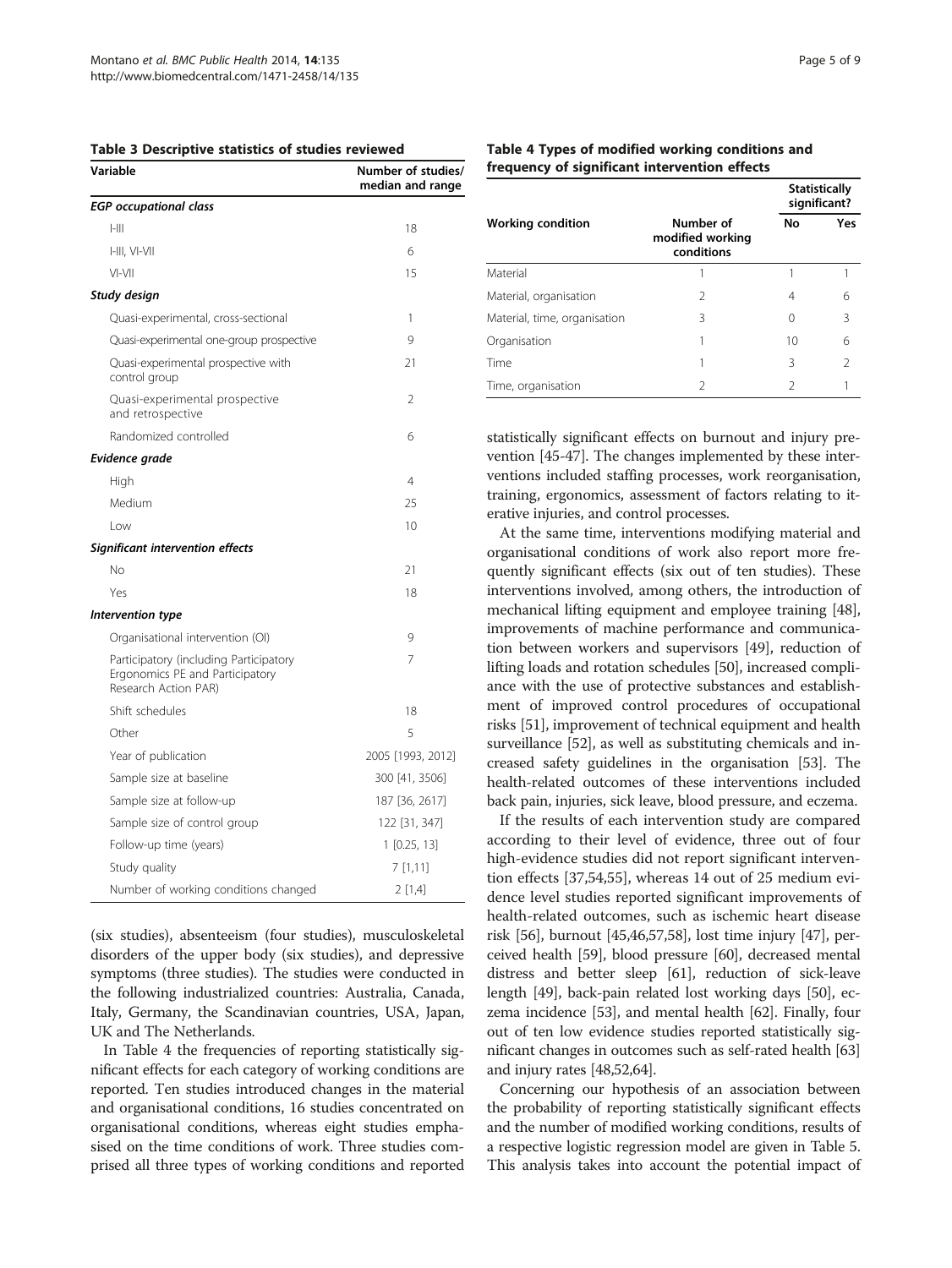<span id="page-5-0"></span>Table 5 Logistic regression model estimated by penalized maximum likelihood<sup>a</sup>

|                                          | OR   | Lower 95% CI | Upper 95% CI | P    |
|------------------------------------------|------|--------------|--------------|------|
| Number of modified<br>working conditions | 271  | 0.94         | 11.12        | 0.07 |
| Study quality                            | 0.95 | 0.75         | 1.18         | 0.63 |
| <b>EGP class</b>                         |      |              |              |      |
| Reference I-III                          |      |              |              |      |
| $I-III, VI-VII$                          | 0.42 | 0.05         | 2.66         | 0.37 |
| VI-VII                                   | 0.73 | 0.14         | 3.14         | 0.68 |

<sup>a</sup>Dependent variable: reporting of significant effects (coded yes/no). Working conditions and study quality treated as metric variables. Pseudo  $R^2 = 0.12$ .

occupational class of employees as well as the quality of the study. As can be seen, the number of working conditions modified by the intervention tends to be associated with increased intervention success (even though only marginally significant, OR = 2.71, 95% CI 0.94 – 11.12). In line with the findings given in Table [4](#page-4-0), it seems that interventions addressing different types of working conditions simultaneously may increase the chance of producing a beneficial effect on the outcomes under study. When interpreting the result, it should be kept in mind that two of the three papers analysing comprehensive interventions result from the same intervention study, exploring health outcomes after one year [\[45\]](#page-7-0) and after three years [\[46](#page-7-0)].

# **Discussion**

In this systematic review 39 organisational-level workplace interventions were analysed with regard to their effects on employee health. We tackled the large heterogeneity of study designs, intervention targets and health outcomes by classifying the studies according to three general categories of intervention targets (material, organisational, work timerelated). About half of the studies yielded statistically significant intervention effects. Favourable health outcomes were reported for self-rated mental and general health, and for reduction of injury rates. Taking the potential impact of study quality and occupational class into account, our main finding revealed that more comprehensive interventions addressing several organisational-level targets simultaneously had a higher chance of reporting significant health improvements than those restricted to one intervention target. Before discussing limitations and strengths of this study the following questions are addressed. First, how can we explain the relatively low success rate of these interventions? And second, how can we interpret the finding that more comprehensive interventions are more likely to result in positive health outcomes among employees?

The success rate of the 39 interventions reviewed in this study is substantially lower than the one reported in an important earlier systematic review by LaMontagne et al. [[2\]](#page-6-0) where about two thirds of the 18 intervention studies

demonstrated a significant effect. It seems particularly worrying that three of the four studies with highest level of evidence in our review failed to achieve a positive outcome [\[37,54,55\]](#page-7-0)). Therefore, it is instructive to learn how the authors themselves explained the limited success of their interventions. In a synthesis of their arguments the following reasons can be distinguished. First, in some cases there was not sufficient participation of employees in preparing the intervention, or there was a lack of communication and motivation to support the intervention and to comply with organisational changes [[65](#page-8-0)-[68](#page-8-0)]. Second, the implementation of some interventions was difficult because some aspects did not work as anticipated or could not be realised as originally designed [\[39,55\]](#page-7-0).Third, there were difficulties in developing or maintaining the intervention due to lack of support from employers and managers [[62,66,69\]](#page-8-0). Fourth, the intervention was threatened by external events or conditions that were beyond the control of the responsible team (e.g. job turnover, organisational restructuring or merging) [\[52,53](#page-7-0)[,70\]](#page-8-0). Finally, the lack of significant effects was eventually due to a short follow-up time, to a weak treatment effect, or to a failure of controlling for potential confounders of intervention effects [[21](#page-7-0)[,58,65,68,69,71](#page-8-0)]. These reasons clearly point to the need of developing interventions in a participatory approach, where "organizational interventions (are) to be understood as a collective of initiatives and change activities, competing and intertwining with a multitude of concurrent events" [[72](#page-8-0)]. Moreover, careful process evaluation should be a mandatory part of any intervention trial.

How can we interpret the finding that more comprehensive interventions are more likely to result in positive health outcomes among employees? It is of interest to note that individual-level stress management interventions demonstrated exactly the opposite trend. Effect sizes were strongest if the treatment focused on cognitive behavioural therapy or on an intervention that strengthened employees' resources of coping with stressful work, whereas the effects of multimodal interventions were much weaker [\[9](#page-7-0)]. In case of organisational-level interventions, the situation is different. Given the many difficulties of implementation, including the interference of a structural change with established organisational procedures, it may be crucial to develop a comprehensive set of modifications that can exert sufficient impact on employees who are exposed to a complex work environment. This is, for instance, the case if material improvements of work tasks are linked with changes in the division of work or other features of work organisation, and/or with increased flexibility of work schedules. Thus, the combination of a hierarchy of controls approach with specific improvements of technical, chemical or physical elements of the work environment may contribute to a reduction of risk exposure and related adverse health effects.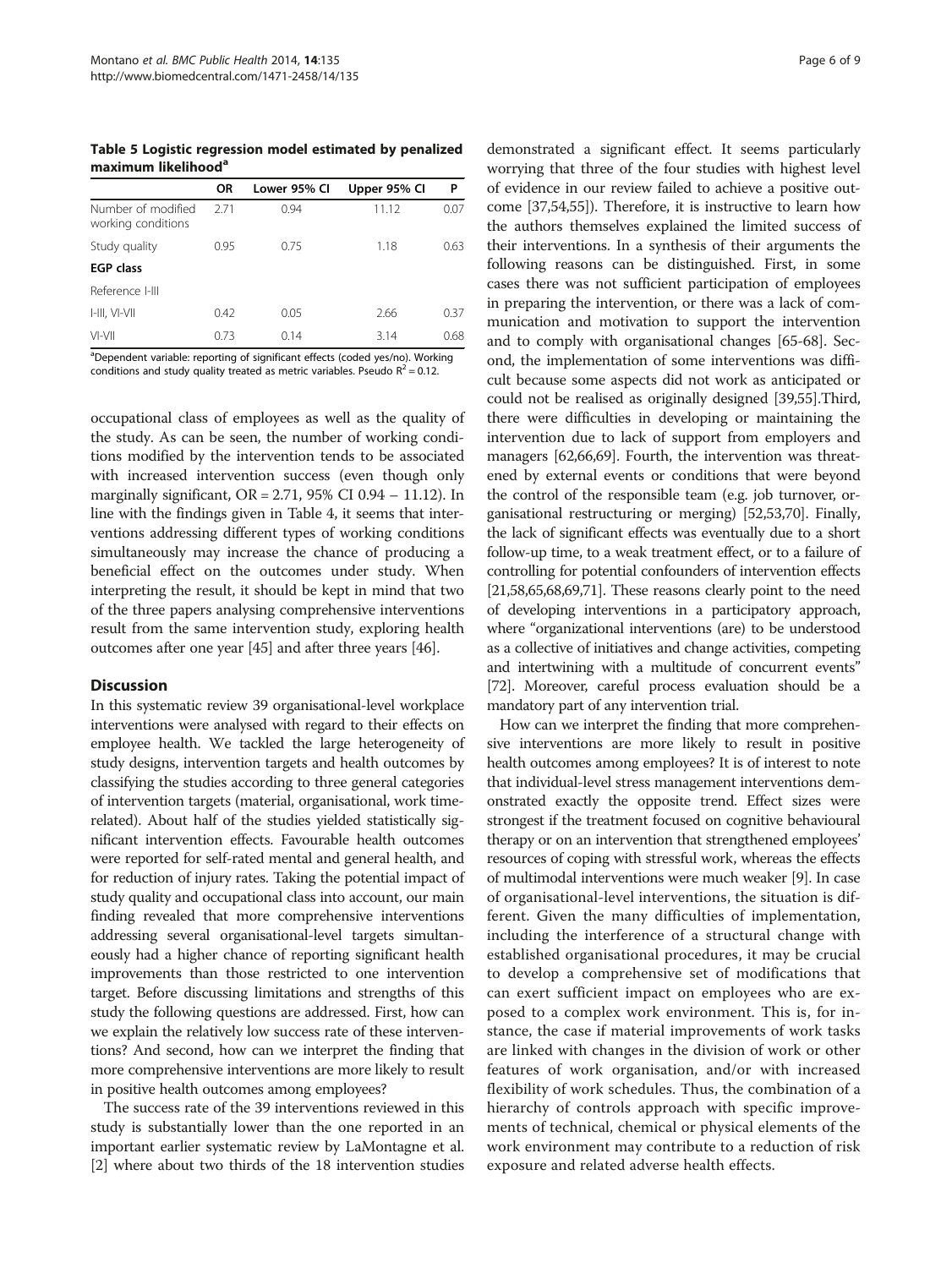#### <span id="page-6-0"></span>**Limitations**

This systematic review has several limitations. First, the inconsistency of health effects of interventions regarding changes of the working conditions should be interpreted with caution, since study designs, outcomes and corresponding measures are highly heterogeneous. Second, it is possible that we bypassed some relevant intervention studies during our search strategy, in particular as we did not include intervention studies published in books, anthologies, working papers or other grey literature sources. Third, neither the weighting scheme of the study quality nor the classification of working conditions is based on internationally adopted procedures. The broad classification of working conditions may obscure potential significant effects of specific intervention designs within each category. For instance, if we had classified all studies based on a distinct intervention design (e.g. job-demand-control model [[73\]](#page-8-0)) separately, i.e. independent of the three intervention approaches underlying our systematic review, different frequencies of successful interventions could have resulted. As an alternative classification, the presence or absence of an explicit theoretical basis of intervention could be applied, especially so in the area of a healthadverse psychosocial work environment. For instance, many respective interventions were based on the jobdemand-control model. Yet, success rates were not significantly higher, probably due to the difficulties of implementation discussed above. Fourth, the scope of occupations exposed to organisational-level interventions was limited, and a substantial part of the studies under review was addressed to health care workers (15 studies or about 38%), thus limiting the generalisation of results. Finally, it cannot be ruled out that some intervention effects are actually due to regression to the mean which may overestimate the intervention effects.

These limitations are balanced by several strengths. First, we collected a relatively large number of intervention studies from different countries, addressing modifications at the organisational level to different occupational groups and exploring different health outcomes. By doing so we minimised a selection bias of results answering our main research question. Second, we tackled the challenge of diversity of study designs and intervention targets by classifying the studies into categories amenable to comparative analysis. Classification schemes concerned the quality of studies and the type of organisational-level interventions. Third, this procedure enabled us to estimate which factors were likely to produce favourable health outcomes among employees. More specifically, we tested the hypothesis that this was the case if interventions were designed as comprehensive modifications, combining material, organisational, and work time-related improvements.

#### Conclusions

Despite the heterogeneity of the 39 organisational-level workplace interventions underlying this review, we were able to compare their effects by applying broad classification categories. About half of the studies reveal significant effects on employees' health. Success rates were higher among more comprehensive interventions tackling material, organisational and work-time related conditions simultaneously. To increase the number of successful organisational-level interventions in the future commonly reported obstacles against the implementation process should be addressed in developing these studies.

#### Additional files

[Additional file 1:](http://www.biomedcentral.com/content/supplementary/1471-2458-14-135-S1.doc) Search Queries. [Additional file 2:](http://www.biomedcentral.com/content/supplementary/1471-2458-14-135-S2.doc) Results Tables.

#### Competing interests

The authors declare that they have no competing interests.

#### Authors' contributions

DM contributed substantially to the search strategy, study appraisal, statistical analyses and manuscript preparation. HH contributed to the development of the search strategy and collaborated in performing the study appraisal and manuscript preparation. JS led the drafting of the manuscript and prepared the final version. All authors read and approved the final manuscript.

#### Acknowledgements

The research leading to these results was done within the framework of the DRIVERS project ([www.health-gradient.eu\)](http://www.health-gradient.eu) coordinated by EuroHealthNet, and has received funding from the European Community (FP7 2007–2013) under grant agreement no 278350. Johannes Siegrist and Diego Montano were additionally supported by a Senior Professorship Grant from the Faculty of Medicine, University of Duesseldorf, Germany.

#### Author details

<sup>1</sup> Senior Professorship "Work Stress Research", Faculty of Medicine, Duesseldorf University, Duesseldorf, Germany. <sup>2</sup>Institute of Medical Sociology Faculty of Medicine, Duesseldorf University, Duesseldorf, Germany.

Received: 28 August 2013 Accepted: 6 February 2014 Published: 8 February 2014

#### References

- Halperin WE: The role of surveillance in the hierarchy of prevention. Am J Ind Med 1996, 29:321–323.
- 2. LaMontagne AD, Keegel T, Louie A, Ostry A, Landsbergis P: A systematic review of the job-stress intervention evaluation literature, 1990–2005. Int J Occup Environ Health 2007, 13:268-280.
- 3. WHO: Global strategy on occupational health for All: the way to health at work. Geneva: World Health Organization; 1995.
- 4. Health and Safety Executive: Managing the causes of work-related stress: A step-by-step approach using the management standards. 2nd edition. Great Britain: HSE; 2007.
- 5. Finnish Institute of Occupational Health: Well-Being at Work: New Innovations and Good Practices. Helsinki: Finnish Institute of Occupational Health; 2008.
- 6. Parent-Thirion A: 5th European working conditions survey: overview report. Luxembourg: Publ. Off. of the Europ. Union; 2012.
- 7. Conn VS, Hafdahl AR, Cooper PS, Brown LM, Lusk SL: Meta-analysis of workplace physical activity interventions. Am J Prev Med 2009, 37:330-339.
- 8. Martin A, Sanderson K, Cocker F: Meta-analysis of the effects of health promotion intervention in the workplace on depression and anxiety symptoms. Scand J Work Environ Health 2009, 35:7-18.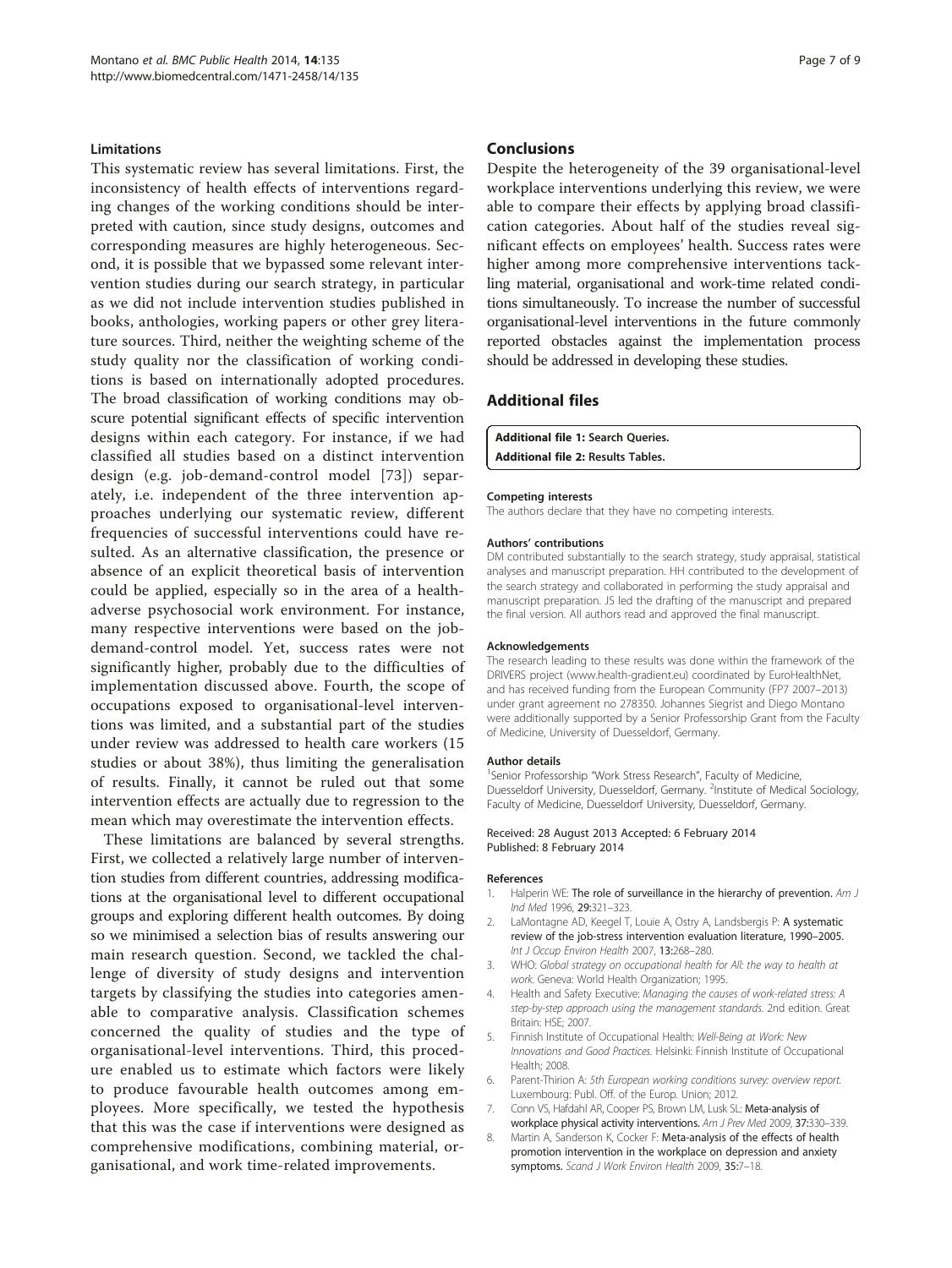- <span id="page-7-0"></span>9. Richardson KM, Rothstein HR: Effects of occupational stress management intervention programs: a meta-analysis. J Occup Health Psychol 2008, 13:69–93.
- 10. Fitzpatrick S, Johnsen S, White M: Multiple exclusions homelessness in the UK: key patterns and intersections. Soc Policy Society 2011, 10:501–512.
- 11. Briner RB, Reynolds S: The costs, benefits, and limitations of organizational level stress interventions. J Organ Behav 1999, 20:647.
- 12. Nielsen ML, Kristensen TS, Smith-hansen L: The intervention project on absence and well-being (IPAW): design and results from the baseline of a 5-year study. Work & Stress 2002, 16:191–206.
- 13. Bambra C, Gibson M, Sowden A, Wright K, Whitehead M, Petticrew M: Working for health? Evidence from systematic reviews on the effects on health and health inequalities of organisational changes to the psychosocial work environment. Prev Med 2009, 48:454–461.
- 14. Taris1 TW, Kompier1 MA, Geurts SAE1, Schreurs PJG2, Schaufeli WB2, de Boer E3, Sepmeijer KJ3, Wattez C3: Stress management interventions in the Dutch domiciliary care sector: findings from 81 organizations. [Article]. Int J Stress Manage 2003, 10:297–325.
- 15. Brough P, O'Driscoll MP: Organizational interventions for balancing work and home demands: an overview. Work & Stress 2010, 24:280–297.
- 16. Corbiere M, Shen J, Rouleau M, Dewa CS: A systematic review of preventive interventions regarding mental health issues in organizations. Work 2009, 33:81–116.
- 17. Joyce K, Pabayo R, Critchley JA, Bambra C: Flexible working conditions and their effects on employee health and wellbeing. Cochrane Database Syst Rev 2010, 17(2):CD008009.
- 18. van der Molen HF, Lehtola MM, Lappalainen J, Hoonakker PL, Hsiao H, Haslam R, Hale AR, Frings-Dresen MH, Verbeek JH: Interventions to prevent injuries in construction workers. Cochrane Database Syst Rev 2012, 12, CD006251.
- 19. Bambra C, Egan M, Thomas S, Petticrew M, Whitehead M: The psychosocial and health effects of workplace reorganisation. 2. A systematic review of task restructuring interventions. J Epidemiol Community Health 2007, 61:1028–1037.
- 20. Olsen O, Albertsen K, Nielsen M, Poulsen K, Gron S, Brunnberg H: Workplace restructurings in intervention studies - a challenge for design, analysis and interpretation. BMC Med Res Methodol 2008, 8:39.
- 21. Nielsen K, Taris TW, Cox T: The future of organizational interventions: addressing the challenges of today's organizations. Work & Stress 2010, 24:219–233.
- 22. Egan M, Bambra C, Petticrew M, Whitehead M: Reviewing evidence on complex social interventions: appraising implementation in systematic reviews of the health effects of organisational-level workplace interventions. J Epidemiol Community Health 2009, 63:4-11.
- 23. Nielsen K: Review article: how can we make organizational interventions work? Employees and line managers as actively crafting interventions. Human Relat 2013, 66:1029–1050.
- 24. Nielsen K, Randall R: Opening the black box: presenting a model for evaluating organizational-level interventions. Eur J Work Organ Psy 2012, 22:601–617.
- 25. Nielsen K, Randall R: The importance of employee participation and perceptions of changes in procedures in a teamworking intervention. Work & Stress 2012, 26:91–111.
- 26. Nielsen K, Randall R, Albertsen K: Participants' appraisals of process issues and the effects of stress management interventions. J Organ Behav 2007, 28:793–810.
- 27. Moher D, Liberati A, Tetzlaff J, Altman DG: Preferred reporting items for systematic reviews and meta-analyses: the PRISMA statement. PLoS Med 2009, 6:e1000097.
- 28. Higgins JPT, Green S (Eds): Cochrane Handbook for Systematic Reviews of Interventions: Version 5.1.0 [updated March 2011]; 2011. [http://www.cochrane-handbook.org.](http://www.cochrane-handbook.org)
- 29. van Tulder M, Furlan A, Bombardier C, Bouter L: Updated method guidelines for systematic reviews in the cochrane collaboration back review group. Spine 2003, 28:1290–1299.
- 30. Cook TD, Campbell DT: Quasi-experimentation: Design & analysis issues for field settings. Boston: Houghton Mifflin; 1979.
- 31. Neyman J, Dabrowska DM, Speed TP: On the application of probability theory to agricultural experiments. Essay on principles. Section 9. Stat Sci 1990, 5:465–472.
- 32. Barton S: Which clinical studies provide the best evidence? The best RCT still trumps the best observational study. BMJ 2000, 321:255–256.
- 33. Grant AM, Wall TD: The Neglected science and art of quasi-experimentation: why-to, when-to, and how-to advice for organizational researchers. Organ Res Methods 2009, 12:653–686.
- 34. Thyer B: Quasi-experimental research designs. New York: Oxford Univ. Press; 2012.
- 35. Eurostat: Labour market statistics. Luxembourg: Publications Office of the European Union; 2011.
- 36. Morley J (Ed): Fourth European Working Conditions Survey: Contribution to policy development. Dublin: European Foundation for the Improvement of Living and Working Conditions; 2002.
- 37. Morken T, Moen B, Riise T, Hauge SH, Holien S, Langedrag A, Olson H, Pedersen S, Saue IL, Seljebo GM, Thoppil V: Effects of a training program to improve musculoskeletal health among industrial workers - Effects of supervisors role in the intervention. Int J Ind Ergonom 2002, 30:115-127.
- 38. Jettinghof K, Houtman I: Sectoral profiles of working conditions. Dublin: European Foundation for the Improvement of Living and Working Conditions; 2009.
- 39. Saksvik PØ, Nytrø K, Dahl-Jørgensen C, Mikkelsen A: A process evaluation of individual and organizational occupational stress and health interventions. Work & Stress 2002, 16:37-57.
- 40. van der Molen HF, Sluiter JK, Hulshof CTJ, Vink P, van Duivenbooden C, Frings-Dresen MHW: Conceptual framework for the implementation of interventions in the construction industry. Scand J Work Environ Health 2005, 31(Suppl 2):96–103.
- 41. Ganzeboom HBG, Treiman DJ: Internationally comparable measures of occupational status for the, international standard classification of occupations. Soc Sci Res 1988, 1996(25):201–239.
- 42. Nemes S, Jonasson JM, Genell A, Steineck G: Bias in odds ratios by logistic regression modelling and sample size. BMC Med Res Methodol 2009, 9:56.
- 43. Firth D: Bias reduction of maximum likelihood estimates. Biometrika 1993, 80:27–38.
- 44. Bull SB, Mak C, Greenwood CM: A modified score function estimator for multinomial logistic regression in small samples. Comput Stat Data Anal 2002, 39:57–74.
- 45. Bourbonnais R, Brisson C, Vinet A, Vezina M, Abdous B, Gaudet M: Effectiveness of a participative intervention on psychosocial work factors to prevent mental health problems in a hospital setting. Occup Environ Med 2006, 63:335-342.
- 46. Bourbonnais R, Brisson C, Vézina M: Long-term effects of an intervention on psychosocial work factors among healthcare professionals in a hospital setting. Occup Environ Med 2011, 68:479–486.
- 47. Carrivick PJW, Lee AH, Yau KKW: Effectiveness of a workplace risk assessment team in reducing the rate, cost, and duration of occupational injury. J Occup Environ Med 2002, 44:155–159.
- 48. Collins JW, Wolf L, Bell J, Evanoff B: An evaluation of a "best practices" musculoskeletal injury prevention program in nursing homes. Inj Prev 2004, 10:206–211.
- 49. Kawakami N, Araki S, Kawashima M, Masumoto T, Hayashi T: Effects of work-related stress reduction on depressive symptoms among Japanese blue-collar workers. Scand J Work Environ Health 1997, 23:54–59.
- 50. Lemstra M, Olszynski WP: The effectiveness of standard care, early intervention, and occupational management in worker's compensation claims. Spine 2003, 28:299–304.
- 51. Mygind K, Borg V, Flyvholm M, Sell L, Jepsen KF: A study of the implementation process of an intervention to prevent work-related skin problems in wet-work occupations. Int Arch Occup Environ Health 2006, 79:66-74.
- 52. Porru S, Calza S, Arici C: An effectiveness evaluation of a multifaceted preventive intervention on occupational injuries in foundries: a 13-year follow-up study with interrupted time series analysis. Int Arch Occup Environ Health 2011, 84:867–876.
- 53. Rasmussen K, Glasscock DJ, Hansen ON, Carstensen O, Jepsen JF, Nielsen KJ: Worker participation in change processes in a Danish industrial setting. Am J Ind Med 2006, 49:767-779.
- 54. Oude Hengel KM, Blatter BM, Joling CI, van der Beek AJ, Bongers PM: Effectiveness of an intervention at construction worksites on work engagement, social support, physical workload, and need for recovery: results from a cluster randomized controlled trial. BMC Public Health 2012, 12:1008.
- 55. Schrijnemaekers VJJ, van Rossum E, Candel MJJM, Frederiks CMA, Derix MMA, Sielhorst H, van den Brandt PA: Effects of emotion-oriented care on work-related outcomes of professional caregivers in homes for elderly persons. J Gerontol B-Psychol 2003, 58:S50.